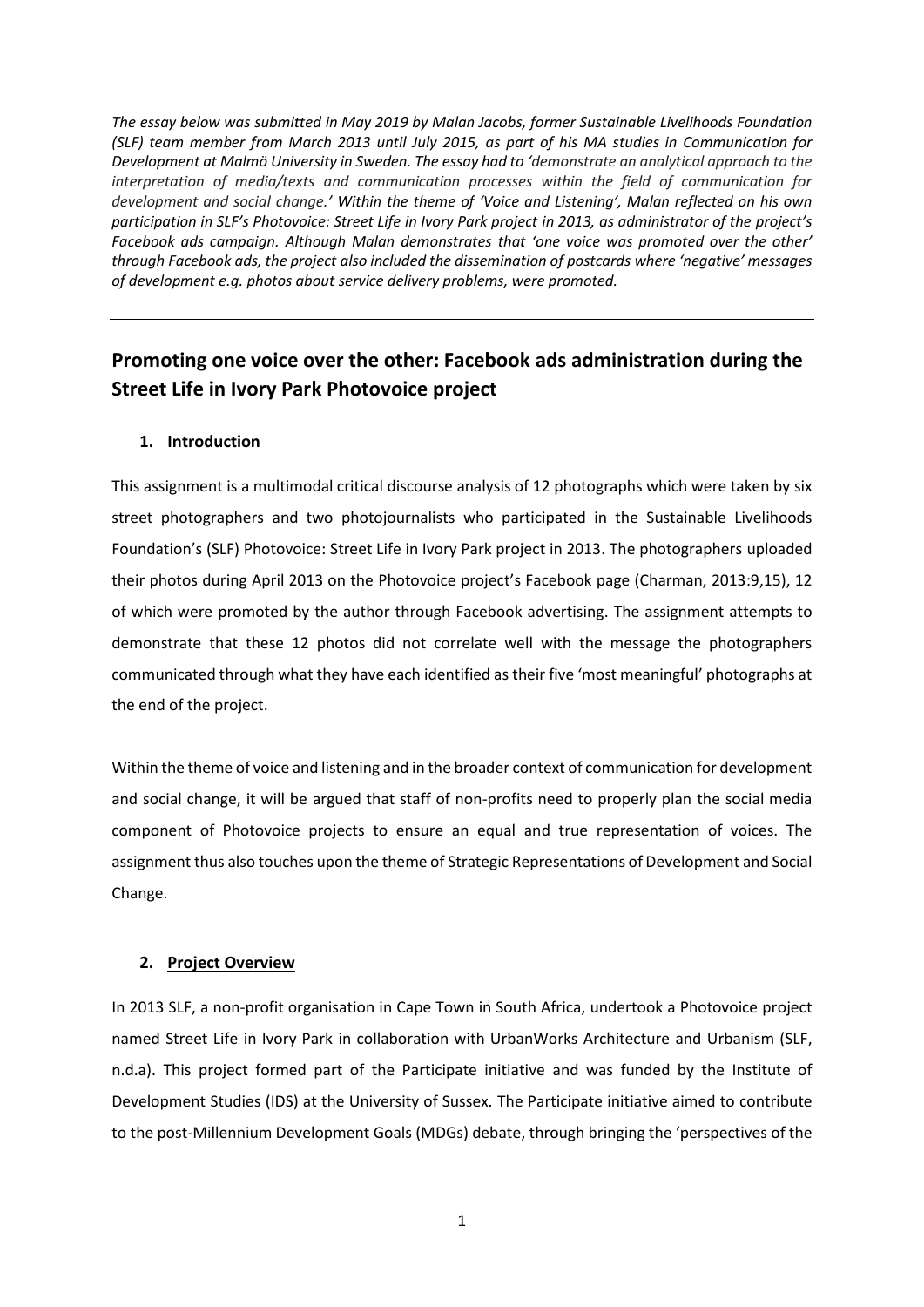poorest and most marginalized' into the debate. SLF was one of 18 organisations across the world that comprised the Participate Research Group (SLF, n.d.b).

Eight photographers participated in the project, who, after participating in workshops to refine the project concept, were set out to capture photos demonstrating 'everyday life on the streets' in Ivory Park – its social and economic dimensions – during the month of April 2013. The project aimed to empower the photographers to be a 'voice for change' through raising awareness of the importance of the informal economy (Charman, 2013:11). A lack of government action in terms of formalising and regulating the informal economy, is hampering growth in the informal economy on which the livelihoods of many people depend (SLF, 2019). Photography and social media training formed part of the photographers' participation in the project (Charman, 2013:11).

During April 2013, the photographers shared their photographs on a dedicated project Facebook page. The photographers posted a total of 250 photos over the month-long period. Of these photos project staff, including the author, reposted 49 photos to people who liked the page, of which 12 were also promoted by the author through paid Facebook advertising, mostly to people around the Ivory Park area (Facebook, 2019).

At the end of the project, the photographers were asked to each choose their 5 'most meaningful' photographs. These photos were subsequently displayed at an exhibition in Ivory Park, which were attended by community members and policymakers. It was also included in the final Photovoice report which included a multimodal critical discourse analysis of the photographers' 'most meaningful' photographs and its captions and descriptions (Charman, 2013:18-54). The photos also formed part of a multimedia exhibition in New York at the UN General Assembly Special Session on the Millennium Development Goals (MDGs) and were displayed in the United Nations (UN) lobby for the Open Working Group meeting in March 2014 (Beckles, 2014).

#### **3. Photovoice as text within the theme of Voice and Listening**

Photovoice is a method that aims to help address what Couldry (2010:10) describes as a 'contemporary *crisis* of voice' through empowering participants to 'reflect on and communicate their community's concerns to represent their culture, to expose social problems, and to ignite social change' (Sutton-Brown, 2014:169). Couldry (2010:10) makes a distinction between voice as *process*  and voice as *value.* According to Couldry (2010:11-12) voice as value is about 'discriminating *in favour*  of ways of organizing human life and resources that, through their choices, put the value of voice into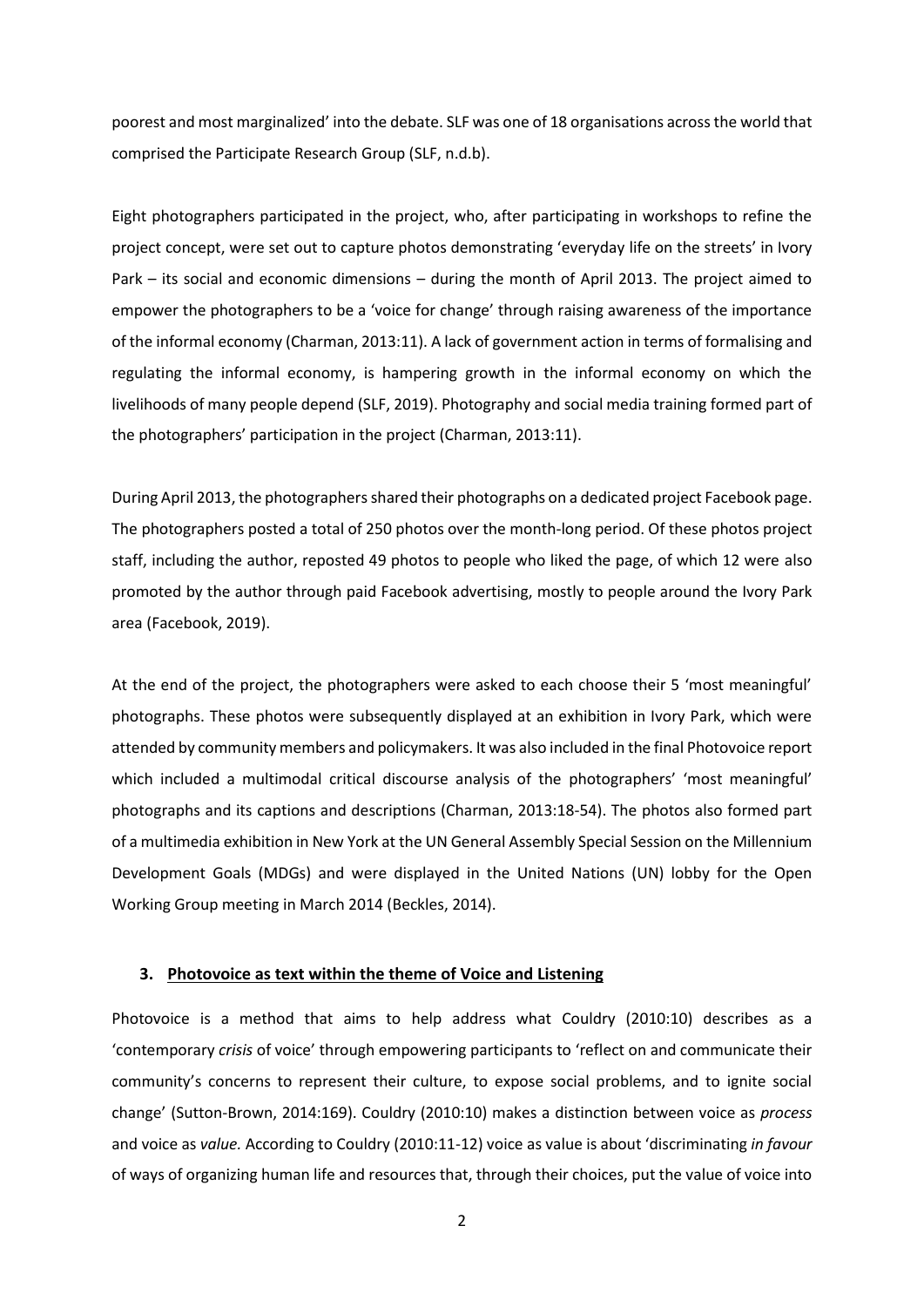practice'. In explaining voice as process, Couldry (2010:15) draws in the first instance from philosopher Judith Butler, who describes it as 'giving an account of oneself'.

In the context of the photos and voice as process, the photographers were each tasked to give account of Street Life in Ivory Park. However, the photos had a personal dimension since the photographers were from the community and as Charman (2013:11) noted in the final report, 'each photograph contains personal significance to the world of the photographer himself'. In terms of voice as value, it can be argued that although unintentional, voice as value wasn't given adequate attention through the Facebook component of the project. This will be demonstrated in the text analysis section below.

Couldry also emphasises that both speaking and listening form part of voice as a social process (2010:17). Although it is beyond the scope of this paper to determine the extent to which the posted, reposted and promoted photos on the Facebook page actively contributed towards the intended objectives of the project through viewers of the photos 'listening' and ultimately acting upon the message of the photos, Crawford (2009:527) points out that 'lurkers' or 'non-participants' 'contribute a mode of receptiveness that encourages others to make public contributions'. It can therefore be argued that the photographers were likely encouraged by the more than 1,000 people that liked the project Facebook page, motivating them to take and post more photos than they would have otherwise, which ultimately provided them with a wider selection of photos to each choose their 5 'most meaningful' photos from. Having a larger selection of photos to choose from, likely contributed to the refinement of their message.

It must be noted, however, that Crawford's point about 'lurkers' are specifically referring to social media users who are not engaging on social media itself, through posting or commenting for example. It doesn't refer to the *offline* actions of users. It can therefore be argued that promoting photos to policymakers and politicians to engage in what Craword (2010:529) refers to as 'reciprocal listening' would have engaged policymakers in *conversation* and more likely contributed towards policy change – or at the very least provided an additional channel of engagement with the photos – apart from through the final report and exhibitions only. The photos were only promoted through paid ads to general members of the public, which was a severe limitation of the Facebook approach.

# **4. Relevance of Photovoice and Voice and Listening for Communication for Development and Social Change**

According to Hemer and Tufte (2016:11) voice is especially relevant 'for those whose lives depend on the material conditions of development and social change'. Hemer and Tufte (2016:18) also relate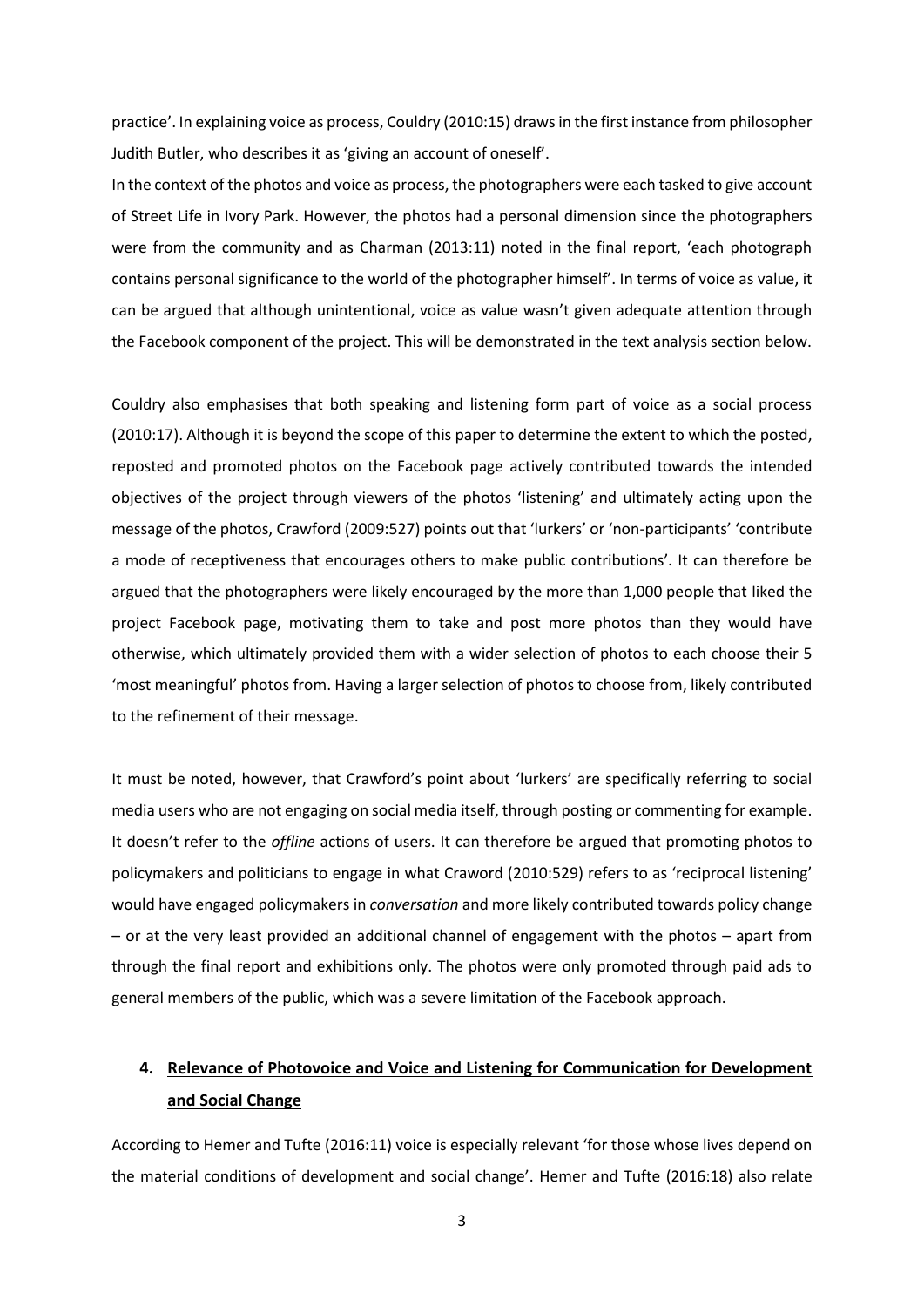voice to the concepts of 'participation, agency, activism, narrative and artistic expression' and contend that Communication for Development is 'thriving at the margins', which doesn't only refer to the grassroots level but also speak to the 'symbolic or physical distance to power'. The Photovoice project was ultimately about bringing the voices at the margins into the post-MDGs debate. The MDGs were criticised by the Participatory Research Group for framing goals separately with very specific outcomes, without due consideration for the interconnectivity of challenges and the political structures that contribute to exclusion and inequality (Participate, 2013).

The Photovoice project can be grouped under Tufte's (2017:17) third generation of communication for development which is participatory (participation by photographers who are internal community members), attempts to address structural inequality (the unequal relationship between the formal and informal economy and non-inclusive growth) and communicate social issues and problems (such as service delivery problems).

According to Patel (2016:130) 'by voicing their aspirations and taking pride and responsibility in developing strategies and solutions, the urban poor may transform their own lives and the city and locality they live in, as well as bringing that voice to the global stage to challenge obstructive policies and practices that deny the poor that possibility.' In the case of the Photovoice project, the photographers voiced various aspirations (along with 'reality checks') (Charman, 2013:30), which was displayed on the world stage as mentioned above.

It is beyond the scope of this assignment to determine the impact the final project report and exhibitions had on policymaking and implementation. However, the Participatory Research Group warns that the mere acknowledgement of the stories of people at the margins, 'even perhaps to some extent being moved by them was not the 'visceral response' we felt was needed to create urgency for change' (Shahrokh & Wheeler, 2014:62).

### **5. Text analysis**

### **5.1. Technique: Multimodal critical discourse analysis**

In order to analyse the text, namely the 12 photographs and its captions given by the photographers, which were promoted through Facebook advertising by the author, a multimodal critical discourse analysis will be done. Jørgensen and Phillips (2002:1) proposes a preliminary definition of discourse analysis 'as a particular way of talking about and understanding the world (or an aspect of the world).'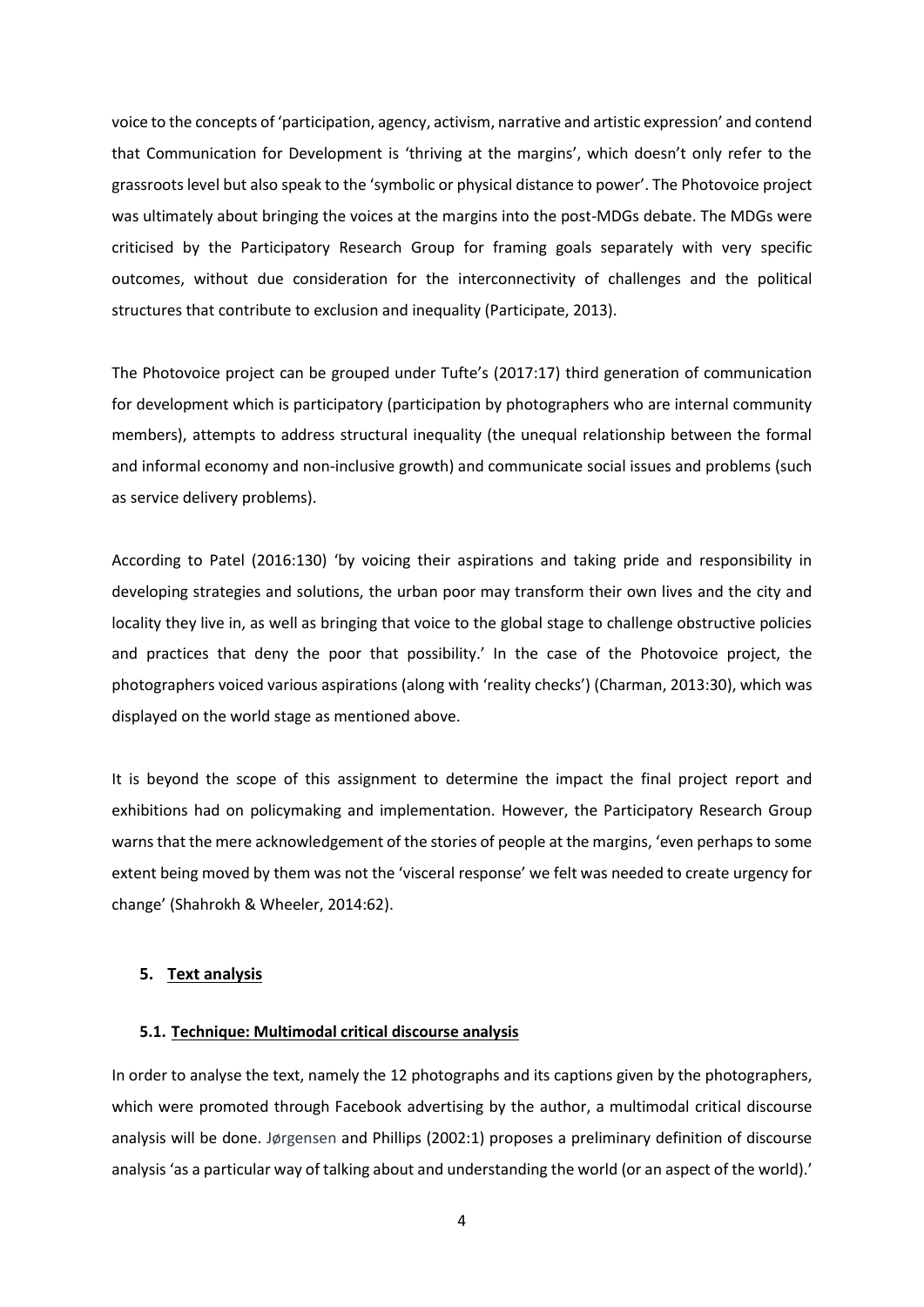Berger (2016:180) contends that a *multimodal* analysis is useful when working with both written text and visuals. Berger goes further to explain that a multimodal *critical* discourse analysis ensures that hidden ideological content is given attention, beyond analysing a text in a descriptive manner only.

The photographs will be analysed within the context of the theme: Street Life in Ivory Park, interpreting what the photographers might have wanted to communicate through each photo and its caption. The messages will be compared with the collective message of the 40 'most meaningful' photos the photographers identified at the end of the project, which Charman (2013:7) in his analysis grouped under the following messages for development:

- Marginalisation and Resilience
- Aspirations and Reality Checks
- Business in the Community Interest
- Ambiguities and Choices

Tools to enact the discourse analysis draws from Gee's (2011) discourse analysis toolkit. A selection of Gee's 27 tools has been used to inform the analysis. In each case a broad theme and message for development will be identified as well as sentiment, which answers the question: is Street Life in Ivory Park being reflected in a positive, neutral of negative light?

### **5.2. Analysis**



**Photographer:** Ndlovu **Caption:** your reliable one stop shop.township style!

Reference to 'reliable' and 'one stop' are adjectives used to represent a positive view of the *shop*, which is the subject or main topic of the sentence<sup>1</sup>. Through 'township style' Ndlovu communicates that the shop is authentic, true to the township. The picture reinforces the idea of a one stop shop with the wide variety of items available on sale. The township in the background reinforces the reference to 'township style' in the text.

**Theme:** economic activity **Sentiment**: positive **Messages for development:** Business in the Community Interest, Resilience

<sup>&</sup>lt;sup>1</sup> Tool #4: The Subject Tool (Gee, 2011:19)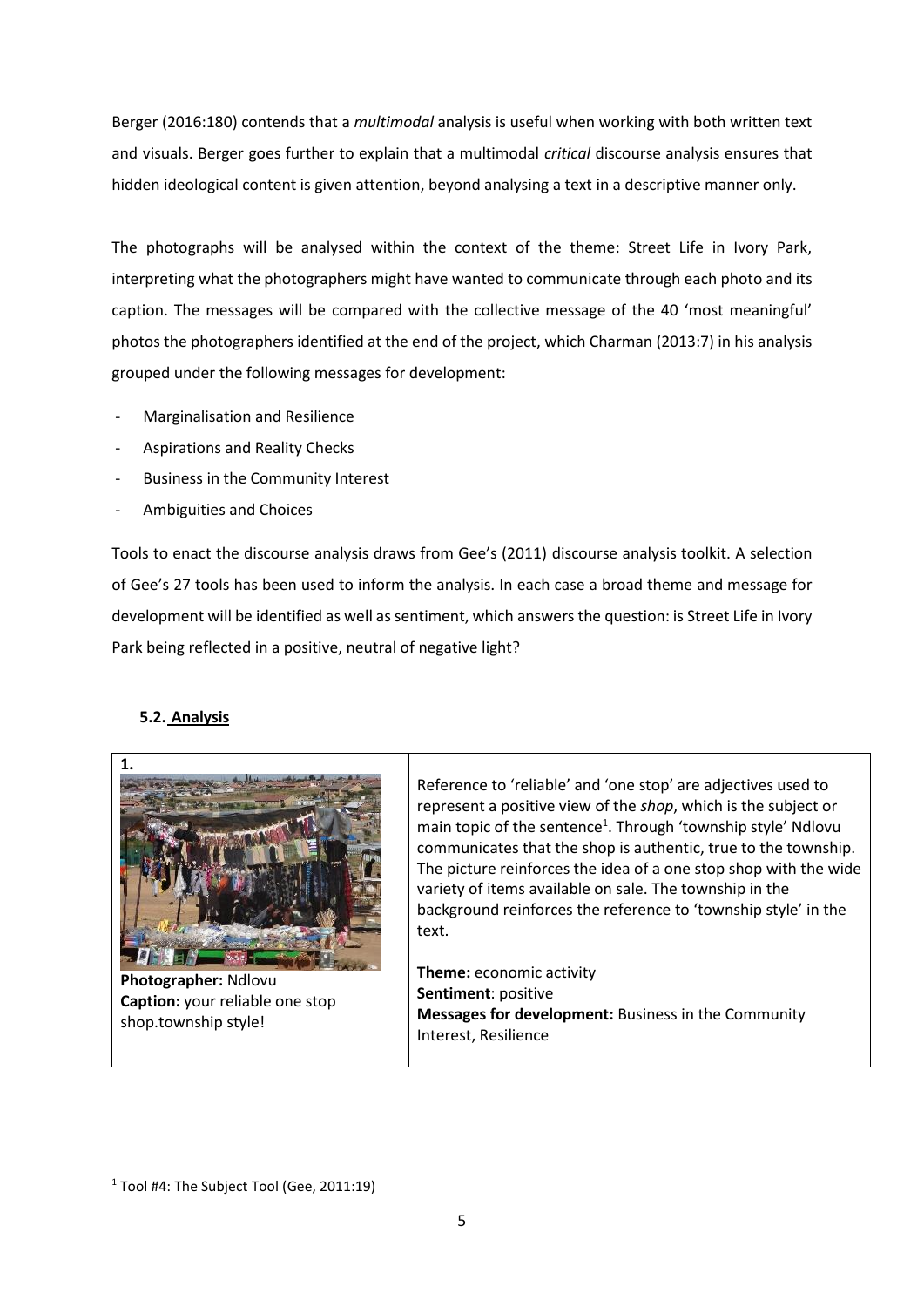| 2.<br>Photographer: Noko<br>Caption: buzy street were business is<br>happening afternoon   | Reference to 'busy' and 'business' points towards a 'hive of<br>economic activity' in the streets of Ivory Park. Cars, a tarred<br>road, electricity, shops and people are in the picture, which<br>might challenge stereotypical views of townships as a place of<br>only deprivation. Through showing a completely 'different side'<br>of township life, Noko is therefore not reproducing context but<br>is transforming it <sup>2</sup> .<br>Theme: economic activity<br>Sentiment: positive<br>Messages for development: Business in the Community<br>Interest, Aspirations  |
|--------------------------------------------------------------------------------------------|-----------------------------------------------------------------------------------------------------------------------------------------------------------------------------------------------------------------------------------------------------------------------------------------------------------------------------------------------------------------------------------------------------------------------------------------------------------------------------------------------------------------------------------------------------------------------------------|
| 3.<br>Photographer: Ndlovu<br>Caption: building a better society.                          | Ndlovu is using the bricks in the picture that will be used to<br>build a physical structure, as a metaphor for building a better<br>society. The word 'better' correlates with a positive sentiment,<br>but what was left out in the text is that 'better' is aspirational as<br>well, indicating that there is a need for building a better society<br>because of the significant socio-economic challenges in<br>informal settlements <sup>3</sup> .<br><b>Theme:</b> government services / basic needs<br>Sentiment: positive<br><b>Messages for development: Aspirations</b> |
| 4.<br>Photographer: Noko<br>Caption: cellphone covers and<br>pouch, ryt here on our street | The reference to 'ryt here' communicates to the reader,<br>similarly to Ndlovu's reference to 'one stop' in photo 1 that you<br>don't have to go far to buy what you need. The intonation focus<br>is on 'ryt here' which strengthens Noko's point <sup>4</sup> .<br>Theme: economic activity<br>Sentiment: positive<br>Messages for development: Business in the Community<br>Interest, Resilience                                                                                                                                                                               |

 $2$  Tool #13: The Context is Reflexive Tool (Gee, 2011:85)

 $3$  Tool #2: The Fill in Tool (Gee, 2011:12)

<sup>4</sup> Tool #5: The Intonation Tool (2011:28)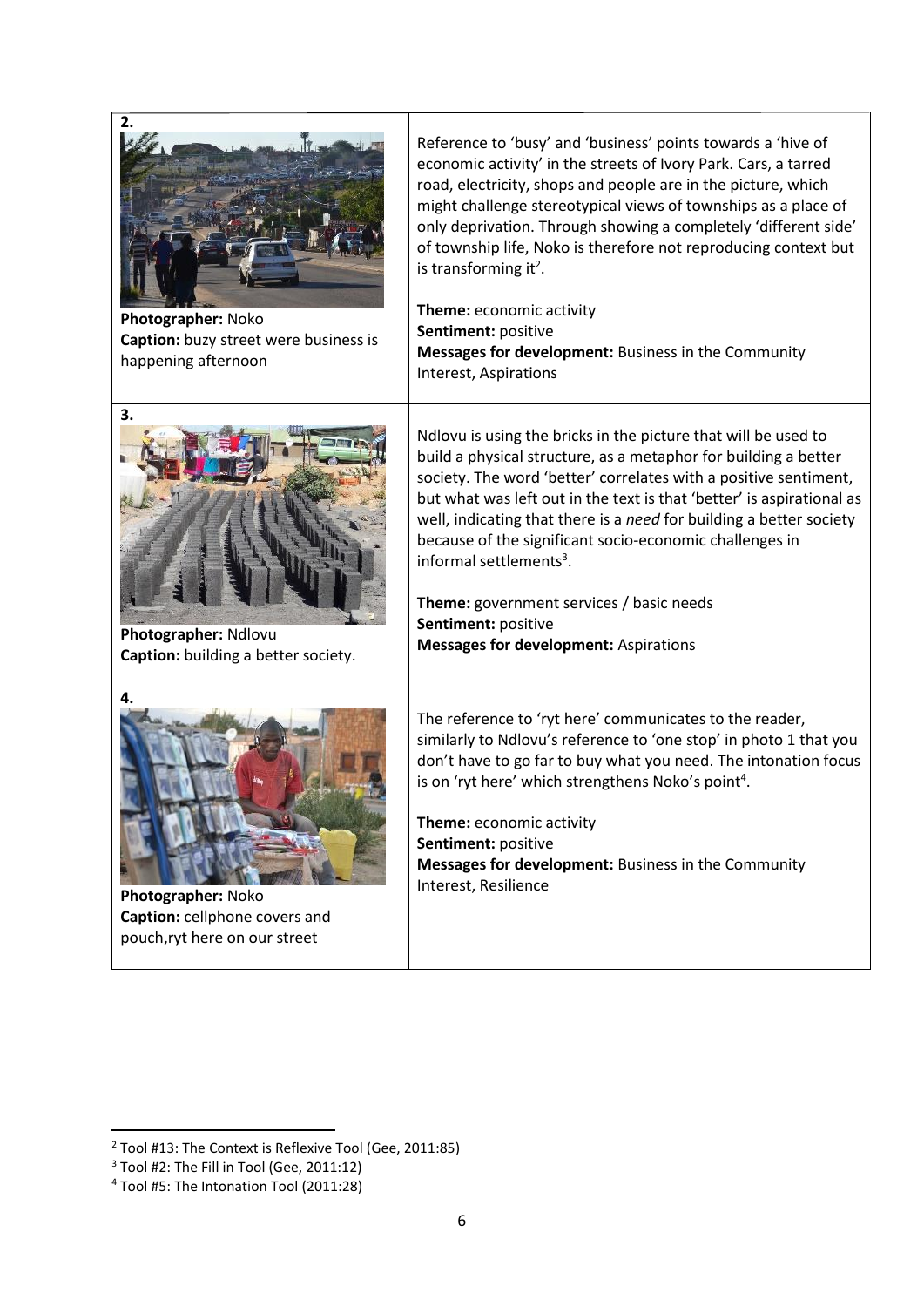

**Photographer:** Develd N/A

Without a description it is unclear if Develd was attempting to portray a positive picture. However, the large bowl of 'amagwinya' or 'vetkoek' as it is being called in South Africa, a very popular, almost 'staple food' in the townships, renders this picture likely positive.

**Theme:** economic activity **Sentiment:** positive **Messages for development:** Business in the Community Interest



**Photographer:** Michael **Caption:** You can always get what you want on the streets

This picture of a mobile trader also confirms the 'one stop' reference of Ndlovu in picture 1 and the 'ryt here' reference of Noko in picture 4. The mobility of the trader is emphasised by the fact that the trader walks in what looks to be a residential street. It is also clear that the trader is carrying many items, confirming what Noko refers to 'you can always get what you want'.

**Theme:** economic activity **Sentiment:** positive **Messages for development:** Business in the Community Interest, Resilience



**Photographer:** Michael **Caption**: Communication on the go in Ivory Park....

Similarly, to Michael's 'on the go' narrative of the mobile trader in photo 6, Michael demonstrates here that sometimes the customer can also easily access services (not only products) – in this case a public phone.

**Theme:** economic activity **Sentiment:** positive **Messages for development:** Business in the Community Interest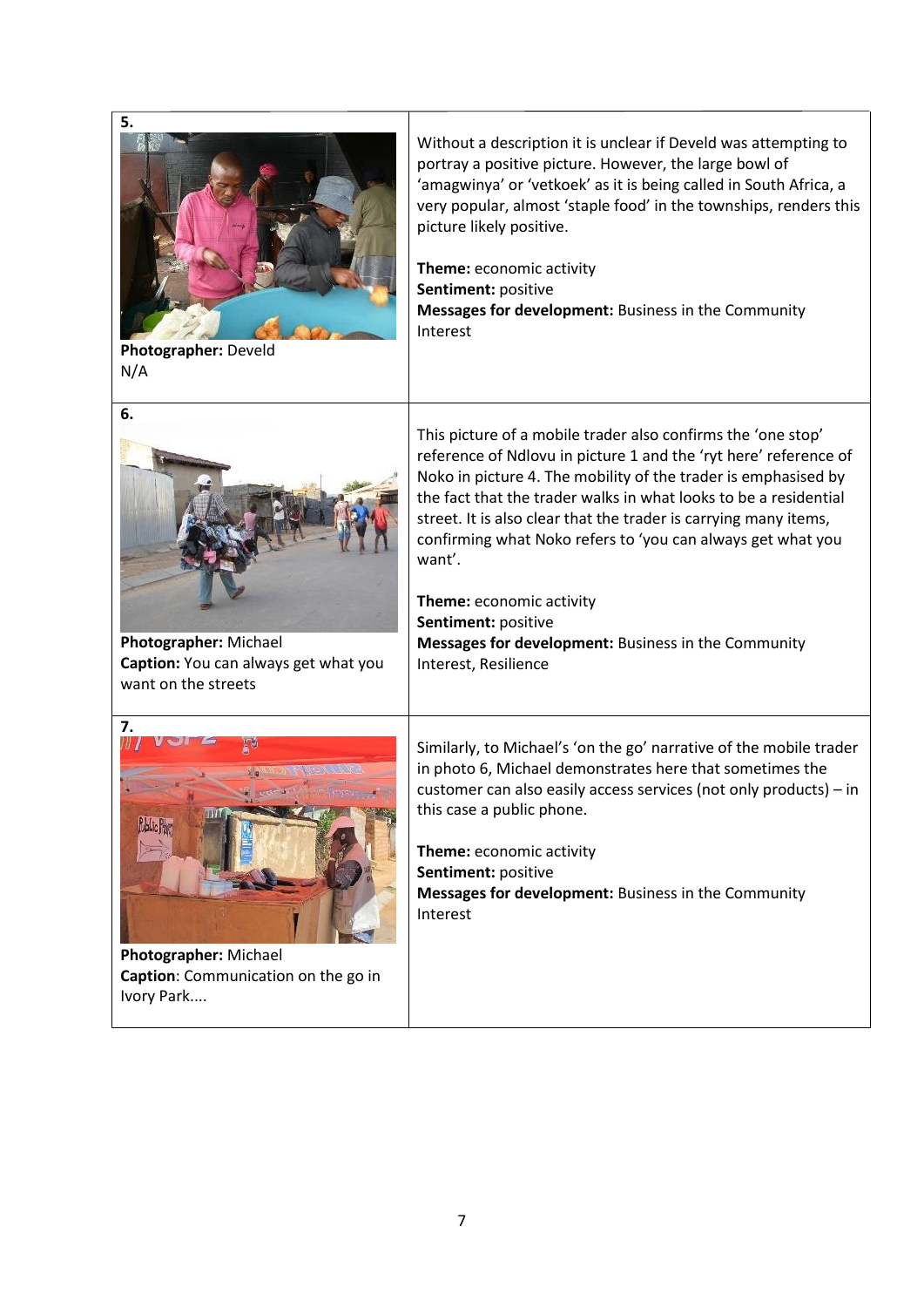| 8.<br>Photographer: IDTV<br>Caption: African game called: Nchuva in<br>xistonga (11/04/2013)                       | Reference to 'African' communicates a certain type of<br>authenticity to the game <sup>5</sup> . A picture about a leisure activity can<br>also generally be regarded as positive, as it is an enjoyable<br>activity. A stereotype that townships are only places of<br>deprivation is challenged again. The picture communicates that<br>despite the challenges people experience in townships, people<br>have ways to enjoy themselves.<br>Theme: leisure<br>Sentiment: positive<br><b>Messages for development: Choices</b> |
|--------------------------------------------------------------------------------------------------------------------|--------------------------------------------------------------------------------------------------------------------------------------------------------------------------------------------------------------------------------------------------------------------------------------------------------------------------------------------------------------------------------------------------------------------------------------------------------------------------------------------------------------------------------|
| 9.<br>Photographer: Develd<br>Caption: Ready for Business Ivory Park<br>Taxi Drivers wearing formal on<br>mondays. | 'Ready' communicates the concept of preparedness. The group<br>photo and the fact that everyone is dressed the same also<br>displays a sense of unity among taxi drivers. South Africa has<br>high levels of taxi violence. This photo thus challenges<br>stereotypes that might exist that there is no collaboration<br>between drivers.<br>Theme: economic activity<br>Sentiment: positive<br>Messages for development: Business in the Community<br>Interest                                                                |
| 10.<br>Photographer: Ndlovu<br>Caption: Get musical eKASI, true<br>inspiration from the roots of the<br>township.  | 'eKASI', is a reference to 'township' <sup>6</sup> Along with the word<br>'roots', it points towards the authenticity of the music and a<br>level of pride in local music artists.<br>Theme: leisure/economic activity<br>Sentiment: positive<br>Messages for development: Business in the Community<br>Interest, Aspirations                                                                                                                                                                                                  |

<sup>5</sup> Tool #16: The Identities Building Tool (Gee, 2011:110)

<sup>6</sup> Tool #24: The Social Languages Tool (Gee, 2011:161)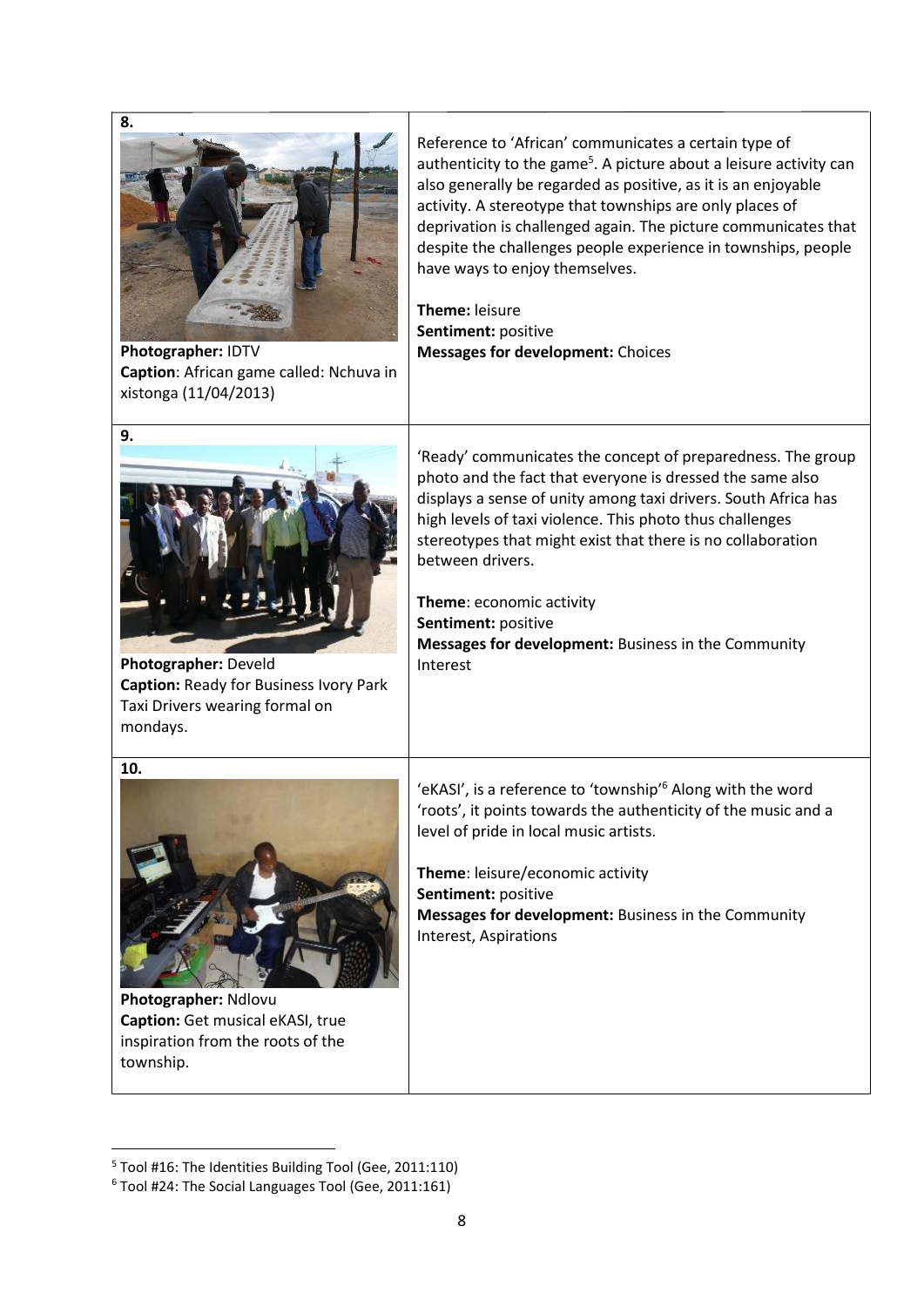

**Photographer:** IDTV **Caption:** Ivory park's garbage disposal systerm, effecctive work by the pik it up team, keep up the good work guys (24/04/2013)

IDTV is impressed by the service of the garbage disposal team. However, reference to 'keep up the good work guys' might also communicate that there are sometimes or often garbage disposal problems in the area.<sup>7</sup>

**Theme:** government services / basic needs **Sentiment:** positive **Messages for development:** Aspirations



**Photographer:** Paton **Caption:** Building RDP houses.

Although the South African government since the end of apartheid in 1994 made big strides to subside housing for the poor, enormous backlogs remain. RDP (Reconstruction and Development Programme) houses are houses built by the Government. The absence of reference to 'The Government' could be due to disappointment with unmet expectations. 8 Furthermore, although 'RDP' by implication refers to Government housing, the intonation is more likely on 'houses', as opposed to 'RDP'.

**Theme:** government services / basic needs **Sentiment:** positive **Messages for development:** Aspirations

## **5.3.Discussion**

From the above it is clear that the photos the author promoted all had a positive sentiment about Street Life in Ivory Park. Furthermore, seven photos had an economic activity focus, three a government services/basic needs focus and one a leisure focus. One photo crossed both the economic activity and leisure themes.

Compared to the five 'most meaningful' photographs of the project participants, the photos the author promoted had a strong economic activity bias. Several of the 'most meaningful' photographs included pictures with a negative sentiment towards government services. Examples are as follow:

<sup>7</sup> Tool #2: The Fill in Tool (Gee, 2011:12)

<sup>8</sup> Tool #9: The Why This Way and Not That Way Tool (Gee, 2011:55)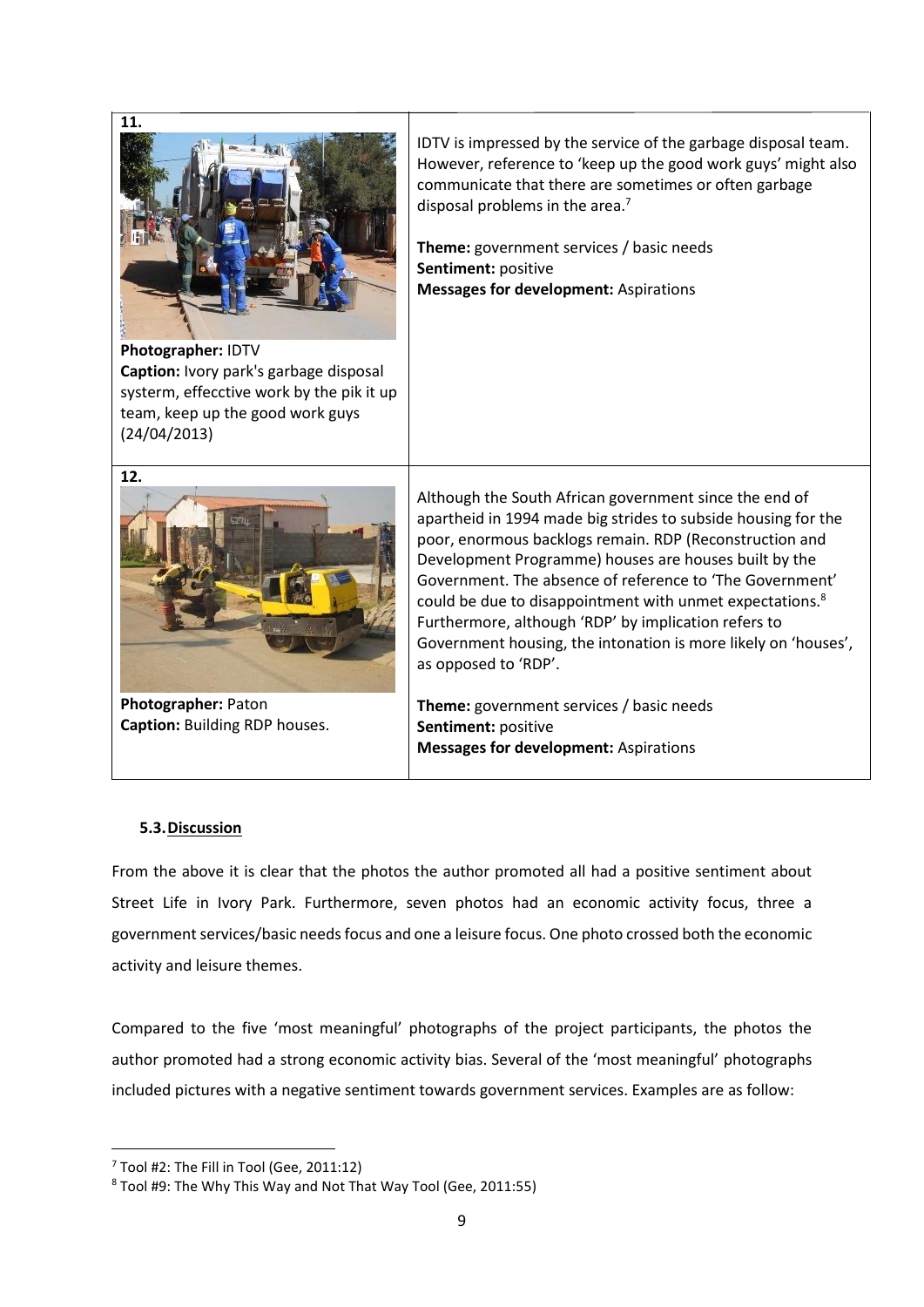





**Michael Reeves Patrick**

The 12 promoted photos also solely focused on Charman's messages of development of Resilience, Aspirations and Business in the Community Interest and not on Marginalisation and Reality Checks as well.

Apart from the findings of the text, there was also an inequality in terms of whose voices were promoted. For example, although Reeves posted 35 out of the 250 photos, none of his photos was promoted through Facebook advertising. In contrast, Bongumusa had 3 of his photos promoted, delivered 2,708 times to Facebook users' news feeds.

| <b>Name</b>      | <b>Total</b> | Reposted | Promoted       | <b>Ad Reach</b> | <b>Ad Photo</b> |
|------------------|--------------|----------|----------------|-----------------|-----------------|
|                  | photos       |          |                |                 | <b>Views</b>    |
| Paton            | 47           | 8        |                | 1030            | 27              |
| Reeves           | 35           | 3        | 0              | 0               | 0               |
| Martin           | 34           | 14       | 2              | 1259            | 55              |
| <b>IDTV</b>      | 31           | 3        | $\overline{2}$ | 2114            | 114             |
| <b>Bongumusa</b> | 28           | 5        | 3              | 2708            | 123             |
| Michael          | 27           | 7        | $\overline{2}$ | 862             | 58              |
| Develd           | 25           | 5        | $\overline{2}$ | 1088            | 73              |
| Patrick          | 23           | 4        | 0              | 0               | 0               |
|                  | 250          | 49       | 12             | 9061            | 450             |

### Table 1

In the context of listening, Lacey (2013:18) argues that 'it is only through listening out for difference that a plurality of voices can register', and that 'it is not only the *number* of voices or contributions that matters'. One can therefore contend that the author didn't pay enough attention to 'listening out' when deciding which photos to promote. A greater plurality of voices, promoting both the 'good' and 'bad' of Street Life in Ivory Park would've been the result.

Having the photographers choose their 'most meaningful' photos throughout the project, would've ensured that the 'correct' messages were communicated throughout the month-long period.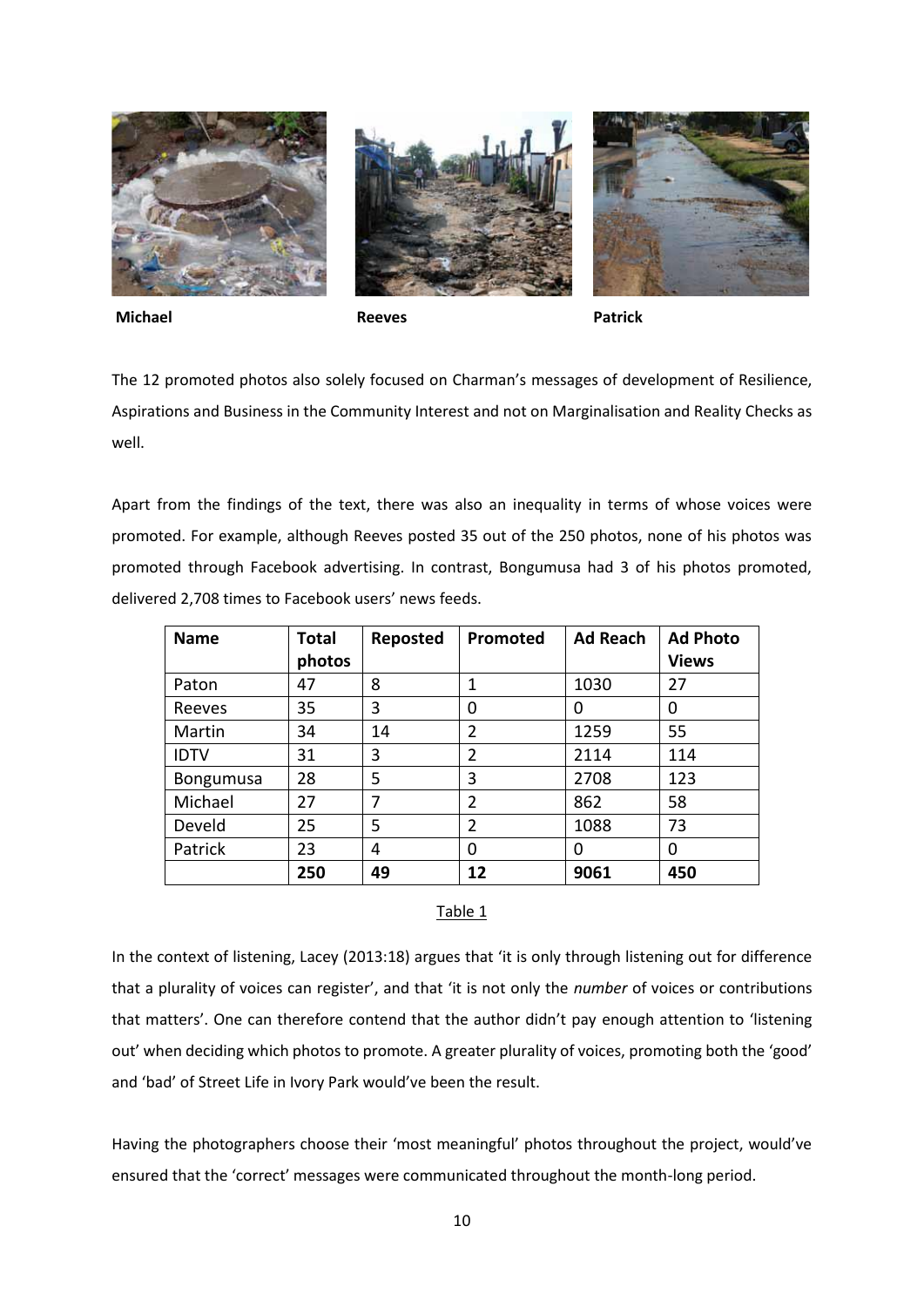#### **5.4.Reflections from an outsider-insider**

Gee (2011:19) argues that it is 'sometimes good, when doing discourse analysis, for an insider and outsider to study the same data together'. In a further study, gathering views from the participants (insiders) themselves would be helpful. The author is an outsider in the sense that he wasn't one of the eight photographers and didn't grew up in a township. Although he is a South African, he can't speak from a 'lived reality' perspective and therefore has limited understanding of the dynamics of township life.

As a project staff member (insider to the project) and having done the Facebook ads promotions himself, the author had access to material to do the analysis and could critically reflect on the process. A potential 'conflict of interest' that existed with this project is the fact that SLF specialises in informal economy work. This might have contributed to the author promoting certain photos aligned to what Wright (2018:99) refers to as 'organizational positioning, branding and fundraising strategies', with a tension between fundraising and advocacy aims. This might have influenced the author's bias to promoting a large number of photos displaying economic activity.

### **6. Conclusion**

The above critical discourse analysis of 12 photos which were promoted through Facebook ads as part of the Photovoice: Street Life in Ivory Park project, is an example of where voice has been misrepresented through not providing adequate attention to the plurality of voices, focusing largely on positive representations of development. Non-profits engaging in Photovoice projects should consider using Facebook ads to spread the message of the project, but properly plan this engagement. Project staff should be weary of personal and organisational biases and preferably work in collaboration with project participants when deciding which photos to promote. This is not only in the participatory spirit of Photovoice, but will ensure the legitimacy of the project and enhance the policy influencing potential of this communication method.

### **7. References**

Beckles. 2014. *Photovoice and Social Media Methodologies – Understanding street trading in Cape Town.* [Online]. Available: [https://www.slideshare.net/beckles/cord-cape-town-s-photovoice](https://www.slideshare.net/beckles/cord-cape-town-s-photovoice-methodology-12051)[methodology-12051](https://www.slideshare.net/beckles/cord-cape-town-s-photovoice-methodology-12051) [Accessed, 27<sup>th</sup> May 2019]

Berger, A. B. 2016. Media and Communication Research Methods: An Introduction to Qualitative and Quantitative Approaches - Fourth Edition. London: SAGE.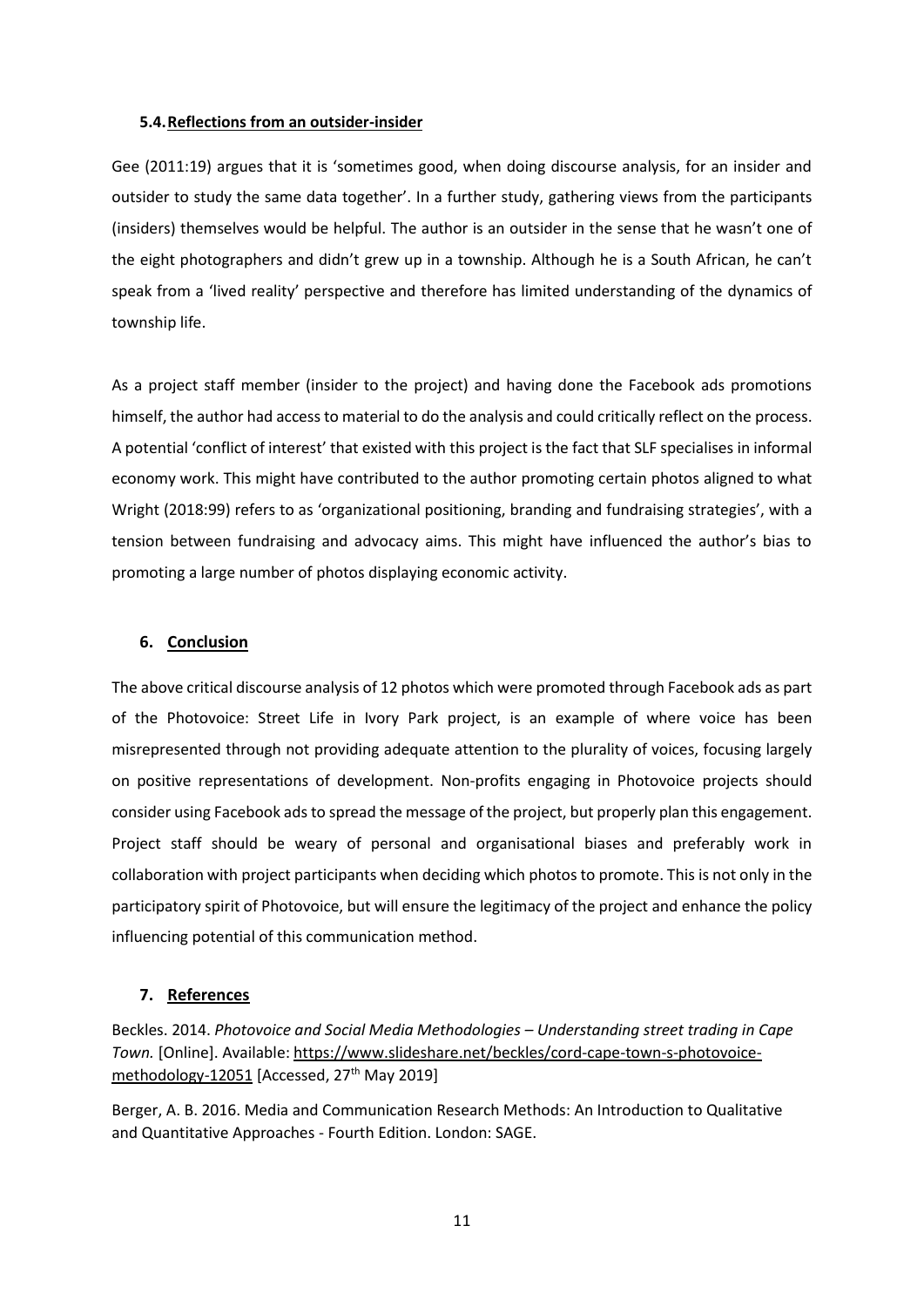Charman, A. 2013. *Photovoice Street Life in Ivory Park.* [Online]. Available: <http://livelihoods.org.za/wp-content/uploads/2018/05/SLF-Photovoice-Street-Life-Publication-.pdf> [Accessed,  $27<sup>th</sup>$  May 2019]

Couldry, N. 2010. *Why Voice Matters: Culture and Politics After Neoliberalism*. [Online]. Available: ProQuest Ebook Central,

[https://ebookcentral.proquest.com/lib/malmo/detail.action?docID=581677.](https://ebookcentral.proquest.com/lib/malmo/detail.action?docID=581677) [Accessed, 25<sup>th</sup> May 2019]

Facebook. 2019. Photovoice: Street Life in Ivory Park. [Online]. Available: <https://www.facebook.com/photovoiceivorypark> [Accessed, 27<sup>th</sup> May 2019]

Gee, J.P. 2011. *How to do Discourse Analysis: A Toolkit*. Oxon: Routledge.

Hemer, O. & Tufte, T. 2016. Why Voice and Matter Matter. in Hemer, O. Tufte, T. (Eds.) *Voice and Matter: Communication, Development and the Cultural Return*. Gothenburg: Nordicom, pp 11-21.

Jørgensen, M.W. & Phillips, L. J. 2002. *Discourse Analysis as Theory and Method*. [Online]. Available: [https://books.google.co.uk/books?id=zw7njKgg\\_pwC](https://books.google.co.uk/books?id=zw7njKgg_pwC) [Accessed, 25<sup>th</sup> May 2019].

Kate Crawford. 2009. Following you: Disciplines of listening in social media, Continuum, 23:4, 525- 535, DOI:<https://doi.org/10.1080/10304310903003270> [Accessed, 27th May 2019]

Lacey, K. 2013. Listening in the Digital Age. in Loviglio, J. & Michele H. (Eds.) *Radio's New Wave: Global Sound in the Digital Era*. Oxon: Routledge. [Online]. Available: <https://ebookcentral.proquest.com/lib/malmo/reader.action?docID=1221507> [Accessed, 27<sup>th</sup> May 2019].

Participate. 2013. *Voices from the margins to the High Level Panel.* [Online]. Available: [http://www.participatesdgs.org/wp-content/uploads/2013/03/Voices-from-the-margins-to-the-](http://www.participatesdgs.org/wp-content/uploads/2013/03/Voices-from-the-margins-to-the-HLP.pdf)[HLP.pdf](http://www.participatesdgs.org/wp-content/uploads/2013/03/Voices-from-the-margins-to-the-HLP.pdf) [Accessed. 25<sup>th</sup> May 2019].

Patel, S. 2016. Building Voice and Capacity to Aspire of the Urban Poor A View from Below. in Hemer, O. Tufte, T. (Eds.) *Voice and Matter: Communication, Development and the Cultural Return*. Gothenburg: Nordicom, pp 129-137.

Shahrokh, T. & Wheeler, J. 2014. *Knowledge from the Margins: An anthology from a global network on participatory practice and policy influence.* [Online]. Available: [http://opendocs.ids.ac.uk/opendocs/bitstream/handle/123456789/4199/IDS\\_ParticipateAnthology\\_](http://opendocs.ids.ac.uk/opendocs/bitstream/handle/123456789/4199/IDS_ParticipateAnthology_digital2.pdf?sequence=4) [digital2.pdf?sequence=4](http://opendocs.ids.ac.uk/opendocs/bitstream/handle/123456789/4199/IDS_ParticipateAnthology_digital2.pdf?sequence=4) [Accessed, 27<sup>th</sup> May 2019]

Sustainable Livelihoods Foundation (SLF). 2019. *An Age Of Informality: The Regulatory Crisis In The Township Economy* [Online]. Available[: http://livelihoods.org.za/2019/04/30/an-age-of-informality](http://livelihoods.org.za/2019/04/30/an-age-of-informality-the-regulatory-crisis-in-the-township-economy/)[the-regulatory-crisis-in-the-township-economy/](http://livelihoods.org.za/2019/04/30/an-age-of-informality-the-regulatory-crisis-in-the-township-economy/) [Accessed, 27<sup>th</sup> May 2019]

Sustainable Livelihoods Foundation (SLF). n.d.a. Photovoice: Street Life in Ivory Park. [Online]. Available:<http://livelihoods.org.za/causes/photovoice-street-life-in-ivory-park/> [Accessed, 27th May 2019]

Sustainable Livelihoods Foundation (SLF). n.d.b. Participate: Digital Stories. [Online]. Available: <http://livelihoods.org.za/causes/photovoice-street-life-in-ivory-park/> [Accessed, 22<sup>nd</sup> May 2019].

Sutton-Brown, C.A. 2014. *Photovoice: A Methodological Guide*, Photography and Culture, 7:2, 169 185, DOI: <https://doi.org/10.2752/175145214X13999922103165> [Accessed, 25<sup>th</sup> May 2019].